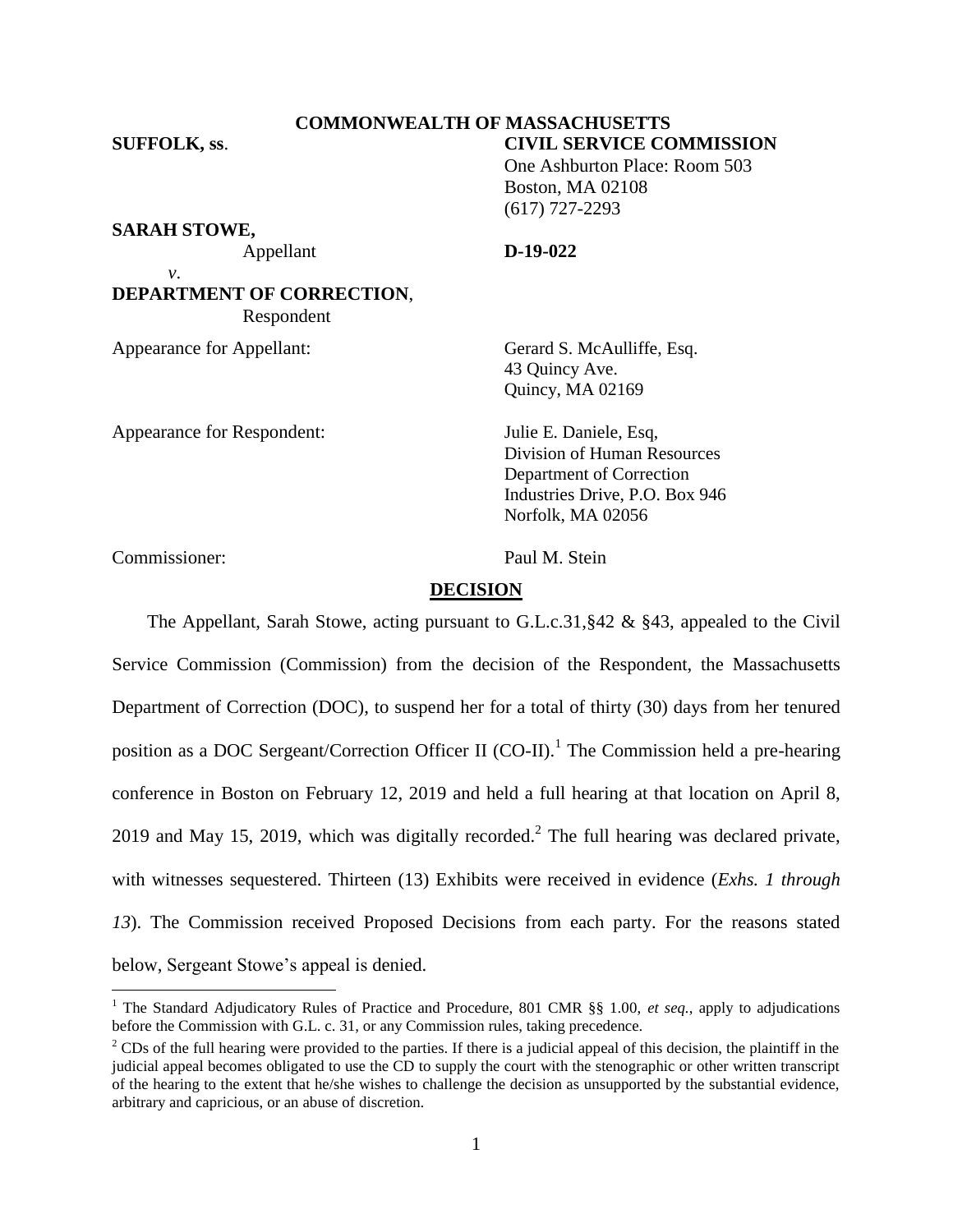### **FINDINGS OF FACT**

Based on the Exhibits entered into evidence and the testimony of the following witnesses: *Called by the DOC*:

- Erin Gaffney, DOC Assistant Deputy Commissioner (formerly Superintendent)
- Timothy Stott, DOC CO-I/Internal Affairs Unit Investigator
- Deborah Witherspoon, Treasurer, MCI-Framingham

*Called by the Appellant:*

DOC CO-II, Sarah Stowe, Appellant

and taking administrative notice of all matters filed in the case, pertinent law and reasonable inferences from the credible evidence, a preponderance of evidence establishes these facts:

1. The Appellant, Sarah Stowe, is a tenured DOC employee, appointed as a CO-I in July 2009 and promoted to CO-II in 2014, She is assigned to the 3PM-11PM shift at the Old Colony Correction Center (OCCC). (*Stipulated Facts; Testimony of Appellant*)

2. Sergeant Stowe had one prior disciplinary action, a two-day suspension that is pending arbitration. (*Stipulated Facts; Exh. 8*)

3. On Wednesday, October 18, 2017, the DOC Office of Investigative Services received information that a motor vehicle owned by Sergeant Stowe and operated by a former DOC inmate (Ms. A) had been involved in a head-on collision in Watertown. Ms. A appeared to be overdosing on narcotics, was administered NARCAN and charged with OUI and other motor vehicle violations as well as multiple drug offenses. (*Exhs. 5 & 7; Testimony of Stott*)

4. Sergeant Stowe knew Ms. A "when they were growing up" but they had ended the relationship when Ms. A "had gotten into some trouble." After being reconnected with Ms. A through a mutual friend around the end of 2013, they became close personal friends (almost "family"). Sergeant Stowe assisted her in attending programs to address ongoing substance abuse issues. For a while, Sergeant Stowe spent the night at Ms. A's residence, initially, about once a week, and later, once or twice a month. (*Exhs. 5, 6, 8 & 9; Testimony of Appellant & Stott*)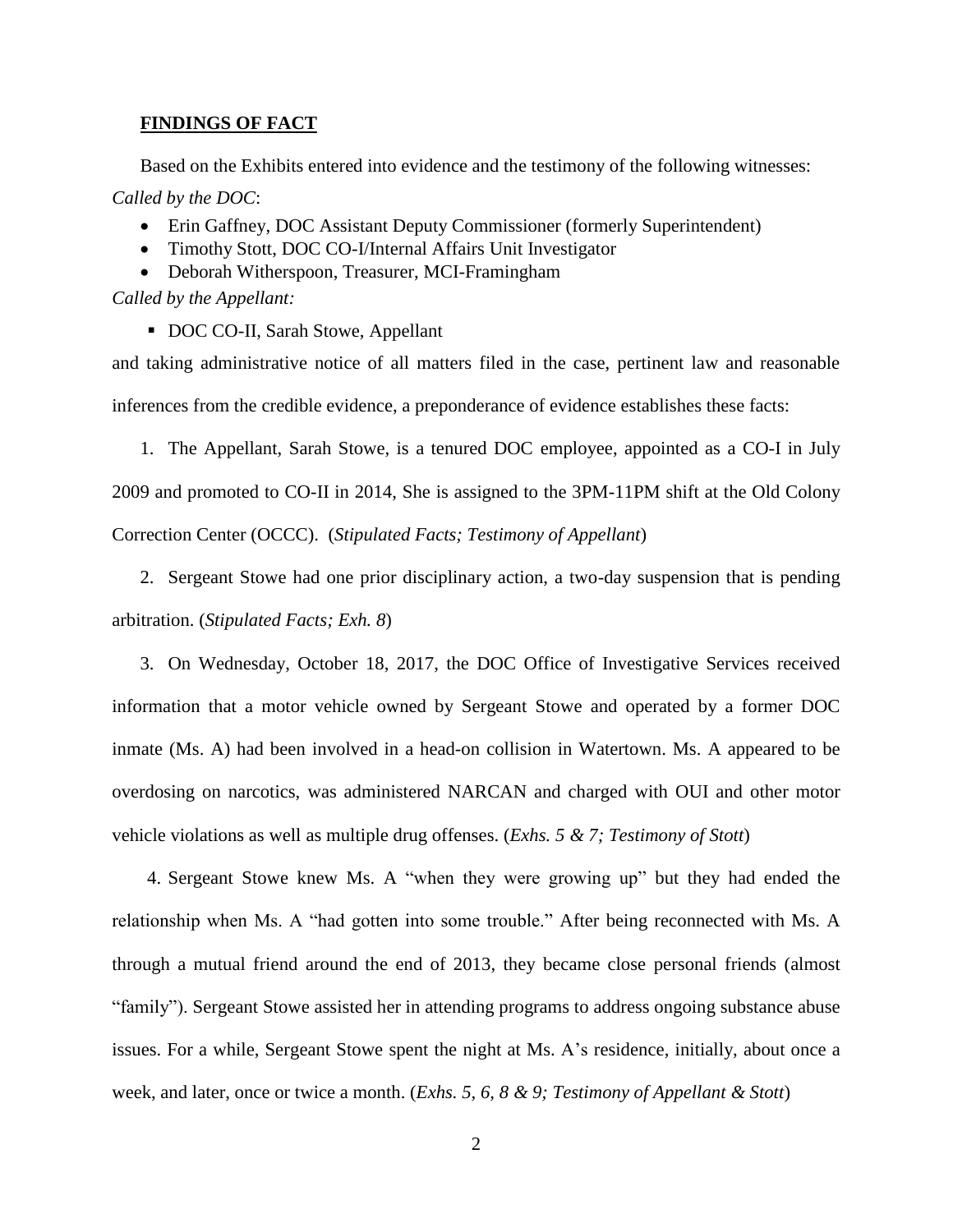5. Within a few hours of the accident, Sergeant Stowe received a telephone call while on duty from Ms. A informing her of the accident. (*Exhs. 5, 6, 8 & 9; Testimony of Appellant*)

6. On October 19, 2017, Ms. A was arraigned on three criminal charges (Operating Under the Influence of Drugs, Possession of a Class B Controlled Substance and Operating Negligently) and transported to MCI Framingham where she was held in temporary custody, awaiting disposition of the criminal charges. (*Exhs. 5, 8 & 13*)

7. Ms. A listed Sergeant Stowe as her emergency contact upon incarceration. (*Exhs. 5 & 8; Testimony of Stott*)

8. On Friday, October 20, 2017, Sergeant Stowe spoke to OCCC Superintendent Gaffney (now Assistant Deputy Commissioner) and verbally requested that she be allowed to remain in contact with Ms. A. during her incarceration at MCI Framingham. Superintendent Gaffney did not act on the verbal request and instructed Sergeant Stowe to put her request in writing. (*Exh. 5; Testimony of Appellant & Comm'r Gaffney*)

9. By letter dated October 21, 2017, which was logged in as received by Superintendent Gaffney's office on October 24, 2017, Sergeant Stowe wrote: "I am writing to inform you that my close friend [Ms. A] was sentence (sic) to MCI Framingham on October 21, 2017 and that I would like to remain in contact with her (via mail, phone and possibly visits)." (*Exh. 5*)

10. On October 21, 2017, Sergeant Stowe purchased a \$100 money order and sent it to Ms. A. She wrote a letter to Ms. A informing her that "I set up the per-paid (sic) on my phone so you should be able to call me collect" and described other steps she took to get bills paid and bring toys for Ms. A's cat [Khloe], "trying to get over . . . every other day and hang out with her for a while so far so good I have all my fingers." She also offered to come to an upcoming court date in Norfolk Superior Court on November 6, 2017. (*Exhs 5, 6 & 10; Testimony of Appellant*)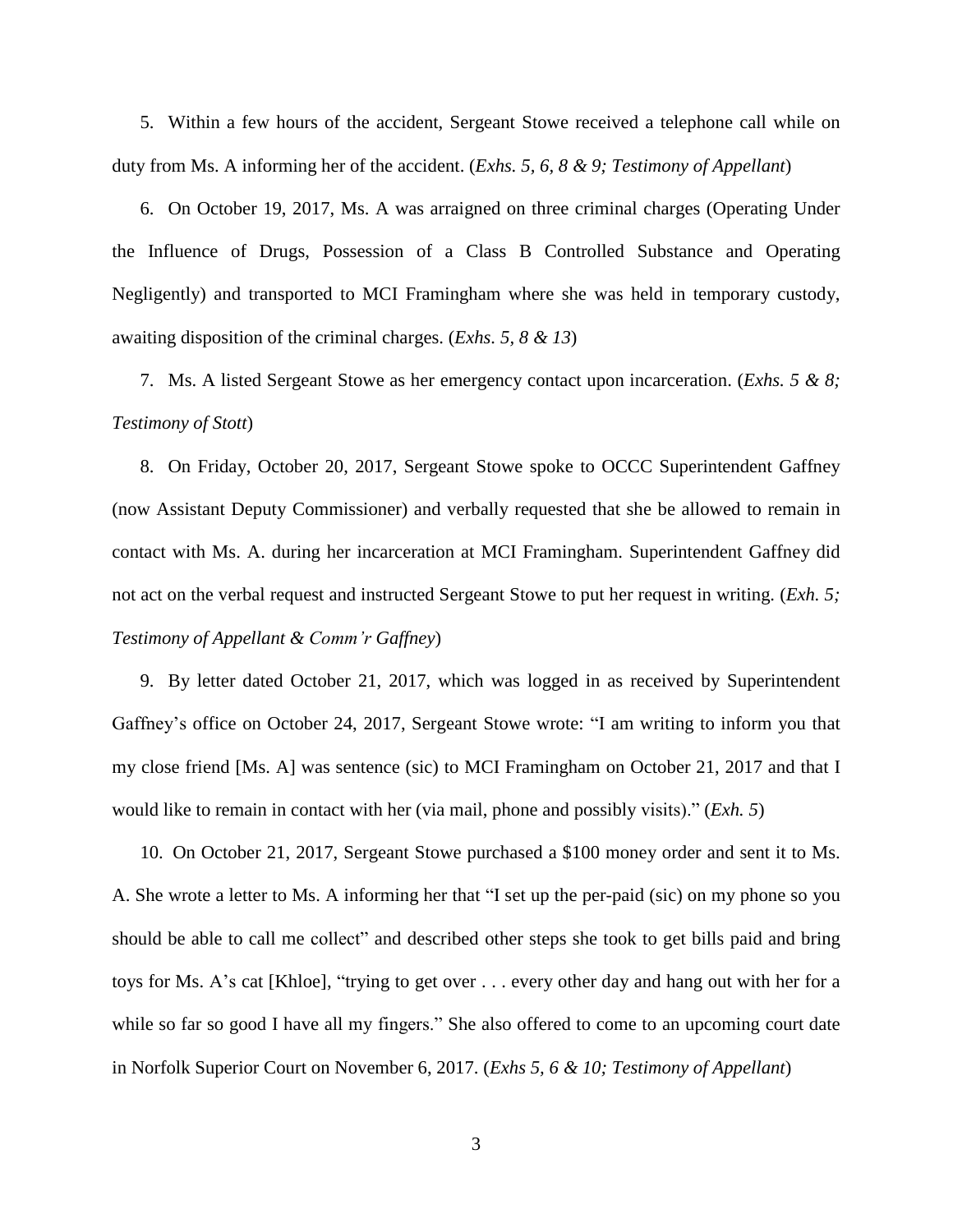11. On October 23, 2017, DOC Chief of the Office of Investigative Services, Internal Affairs Unit (IAU), opened an investigation into the Watertown accident and arrest of Ms. A while operating a vehicle owned by a DOC employee, i.e., Sergeant Stowe. (*Exh. 5; Testimony of Stott*)

12. By letter dated October 26, 2017, due in part to the pending IAU investigation, Superintendent Gaffney denied Sergeant Stowe's request and ordered that she was "not authorized to correspond, phone or visit with [Ms. A]." (*Exh. 5; Testimony of Comm'r Gaffney*)

13. Immediately upon receipt of Superintendent Gaffney's letter, Sergeant Stowe went to see the Superintendent. Sergeant Stowe said she thought that, since Ms. A was incarcerated in a different institution, it was a "given" that she would be approved to have contact with Ms. A. Superintendent Gaffney ordered Sergeant Stowe to write a CIR (Confidential Incident Report) explaining her actions, which she did on October 26, 2017, stating, in part: "On Friday October 20, 2017, I Sgt. Stowe did . . . notify [Superintendent Gaffney] that one of my close friends [Ms. A] was incarcerated to M.C.I. Framingham on Thursday October 19, 2017 For (sic) the term of ninety days. . . . I thought from the meeting on Friday with the superintendent that I was approve (sic) to keep in contact with [Ms. A]. I did mail two letters address (sic) to [Ms. A] on Saturday October 21 and on Thursday October 26 prior to receiving the denial letter." (*Exhs. 5 & 6*)

14. Phone logs of sixteen calls placed by or to Ms. A and monitored by the DOC during her incarceration at MCI Framingham from November 1, 2017 through November 25, 2017, include numerous references to Sergeant Stowe and describe her continued activity on behalf of Ms. A, including facilitating money orders and other financial transactions and checking on Ms. A's residence. These records do not reflect any direct phone contact between Ms. A and Sergeant Stowe, save for one call placed by Ms. A to Sergeant Stowe's personal cell phone on November 1, 2017, which was blocked by the DOC. (*Exhs. 5 & 7A-7C; Testimony of Stott)*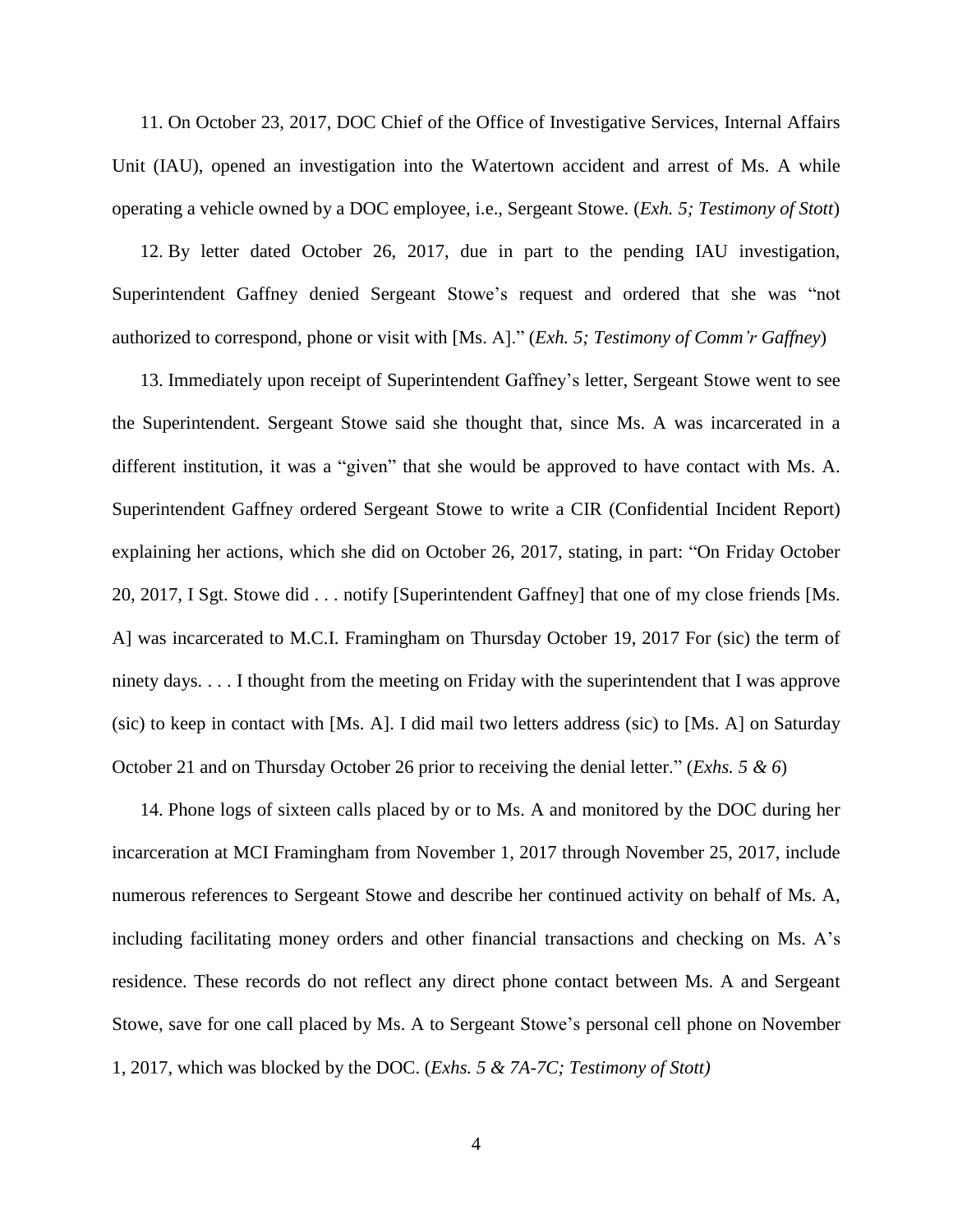15. Logs maintained by the Treasury at MCI Framingham show a total of four money orders received by Ms. A during her incarceration there, including the \$100 money order dated October 21, 2017 which Sergeant Stowe acknowledges she sent, as well as three other money orders dated November 4, 2017 (\$100), November 13, 2017 (\$180) and November 30, 2017, which, unlike the October 21, 2017 money order, were received by mail with no return address. (*Exh. 10; Testimony of Witherspoon*)

16. Sergeant Stowe did not believe, and the evidence is inconclusive, as to whether she did attend the November 6, 2017 court date, at which time Ms. A. was found guilty in Norfolk Superior Court stemming from an unrelated earlier arrest in December 2016 involving possession and distribution of cocaine and various multiple prescription drugs. At that point, Ms. A's inmate ID at MCI Framingham was changed from an "A" number (temporary custody) to a "T" number (inmate serving a sentence). (*Exhs. 5, 6, 8 & 13; Testimony of Appellant, Witherspoomn & Stott*)

17. On November 27, 2017, Ms. A pled guilty in Waltham District Court to the October 16, 2017 charges of Possession of Class B Controlled substance and Operating Negligently and ordered to serve a one year probation; the OUI was continued without a finding. (*Exh. 13*)

18. Ms. A. remained incarcerated at MCI Framingham until December 29, 2017. (*Exh. 8*)

19. During the IAU investigation into the October 18, 2017 incident, the DOC obtained a copy of Ms. A's CJIS record which disclosed the December 2016 offenses as well as an August 2016 arrest and incarceration at MCI Framingham, and an additional "temporary custody" incarceration at MCI Framingham from April 25, 2017 to May 5, 2017, all when Sergeant Stowe acknowledged she and Ms. A were close friends. (*Exhs. 5, 6, 8, 9 & 13; Testimony of Appellant and Stott*)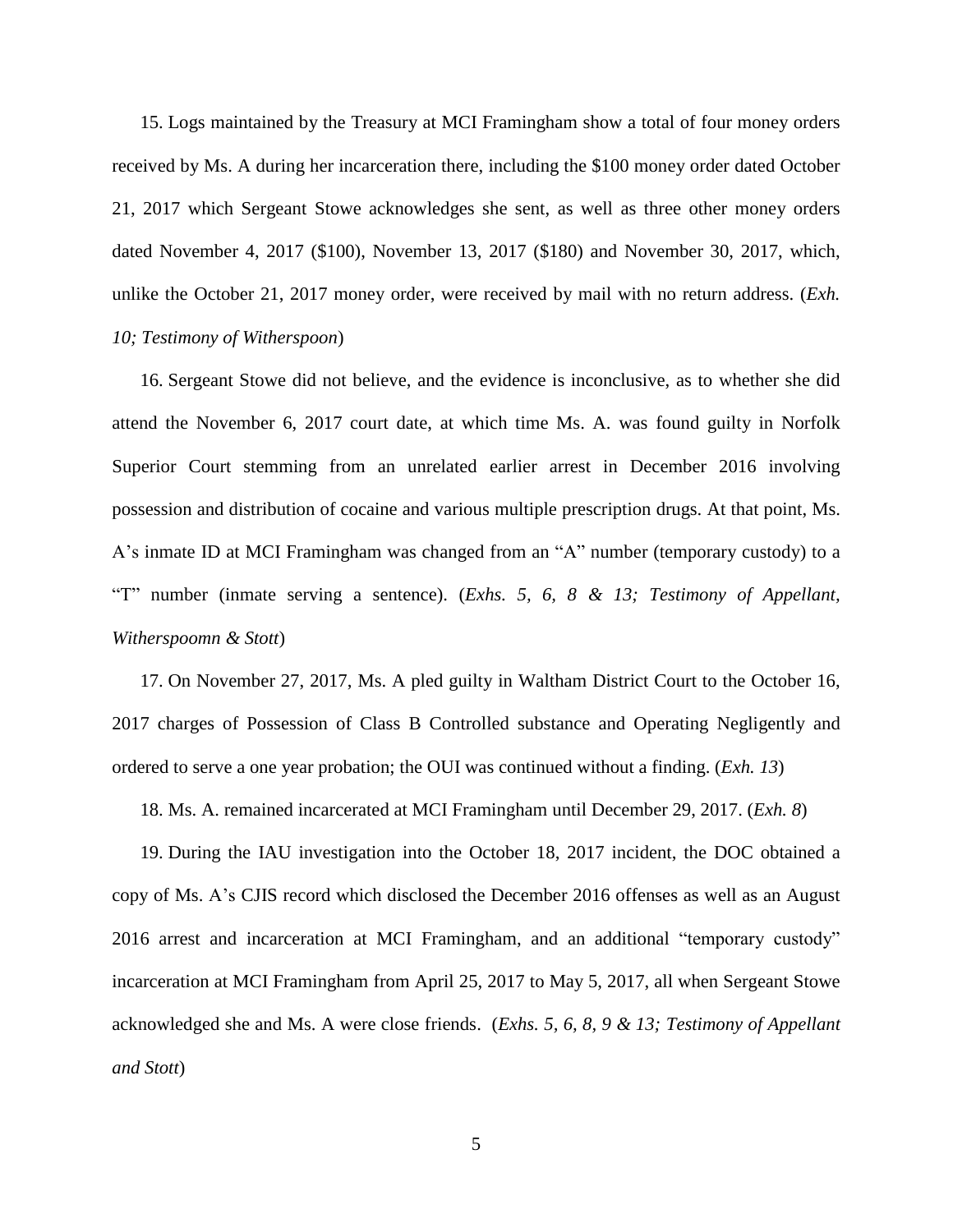20. The August 2016 arrest also involved alleged possession, distribution and trafficking of drugs. Ms. A was incarcerated at MCI Framingham from August 6, 2017 through August 9, 2017. This incident involved Ms. A's use of another vehicle borrowed from Sergeant Stowe and a search of Ms. A's residence, in both of which evidence of drugs and drug paraphernalia were found. Those charges were eventually dismissed (nolle prosequi). (*Exhs. 8 & 13*)

21. On January 23, 2018, IAU Investigator Stott conducted an investigatory interview with Sergeant Stowe, who waived the right to have a union representative present. She acknowledged that she had been friends with Ms. A for the past four years and had provided Ms. A with the vehicle involved in the October 18, 2017 accident. She had been in Europe in August 2016 and only learned of that prior incident after she returned and Ms. A had been released from custody. She did know about the April 2017 "temporary" incarceration. She admitted to sending Ms. A the October 21, 2017 money order but denied responsibility for the other three money orders sent in November 2017. (*Exhs. 5 & 6; Testimony of Appellant)*

22. By letter dated March 27, 2018. Sergeant Stowe was informed that the internal investigation into allegations of staff misconduct against her had been completed and that the matter had been referred for a Commissioner's Hearing. (*Exh. 5*)

23. By letter dated May 15, 2018, mailed to her home of record with a copy to her union representative, Sergeant Stowe was informed that a Commissioner's Hearing would be held on May 23, 2018, on charges involving eight particulars concerning her contacts with Ms. A after being prohibited from such contacts, her association with Ms. A despite knowledge of her incarcerations, the failure to report such contacts, and being less than truthful during the investigation, citing DOC Rules and Regulations (General Policy I and Rules 1,8(c),12(a),19(b), 19(c).19(d); and DOC Professional Boundaries Policy, 103 DOC 225). (*Exhs. 1 & 11*)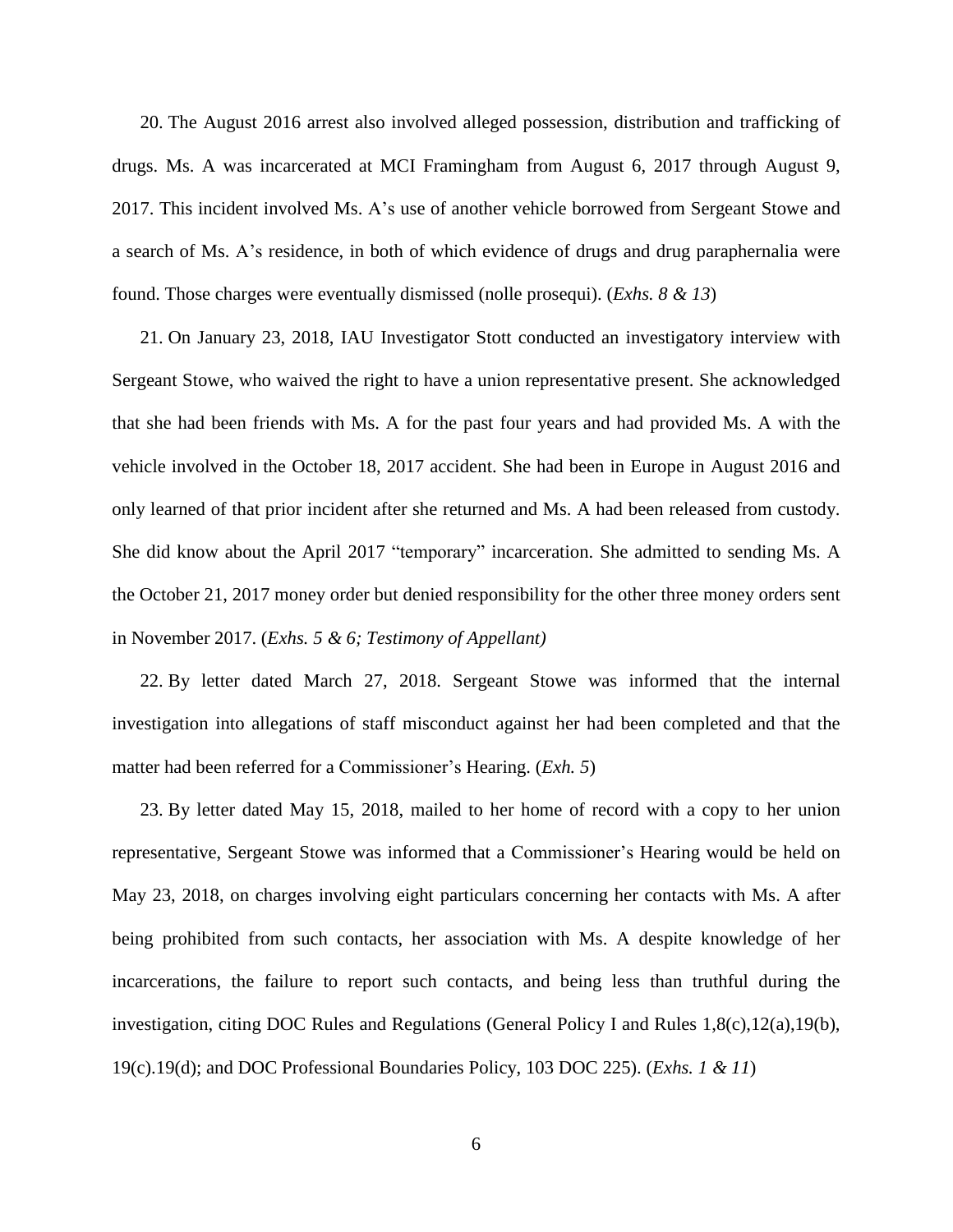24. By letter dated May 21, 2017, Sergeant Stowe, through her attorney, requested that the scheduled Commissioner's hearing be postponed to afford him time to prepare. (*Exh. 12*)

25. In preparation for the deferred Commissioner's Hearing, new information surfaced regarding Ms. A's August 2016 arrest (which had also involved a motor vehicle provided by Sergeant Stowe to Ms. A) and her subsequent incarceration. This information suggested that, contrary to what Sergeant Stowe had stated, she was not in Europe at the time of this incident but, in fact, was on duty at the DOC. Accordingly, a new investigation into staff misconduct by Sergeant Stowe was initiated at the request of the IAU Chief to focus on the August 2016 incident. (*Exh. 8; Testimony of Stott*)

26. On June 15, 2018, IAU Investigator Stott conducted another investigatory interview with Sergeant Stowe, again, without union representation. Sergeant Stowe acknowledged that she had let Ms. A use her personal vehicles on multiple occasions and that, prior to going to Europe she did "swap" out a Ford Focus used by Ms. A since 2014 for a Nissan Rogue SUV, as she understood Ms. A was moving furniture at the time and Sergeant Stowe didn't want to leave her SUV at the airport for the week while she was on vacation in Europe. Sergeant Stowe knew that Ms. A had a "drug problem" and was trying to "get clean". Sergeant Stowe admitted that she had attended "two or three" court appearances concerning Ms. A, but denied ever seeing narcotics or illegal drugs in Ms. A's residence and denied having any knowledge that Ms. A was selling drugs from inside or outside her residence or that Ms. A was conducting drug transaction using one of Sergeant Stowe's vehicles. Sergeant Stowe learned of the August 2016 arrest and incarceration only when Ms. A told her about it several days after Sergeant Stowe returned from vacation. (*Exhs. 8 & 9; Testimony of Appellant*)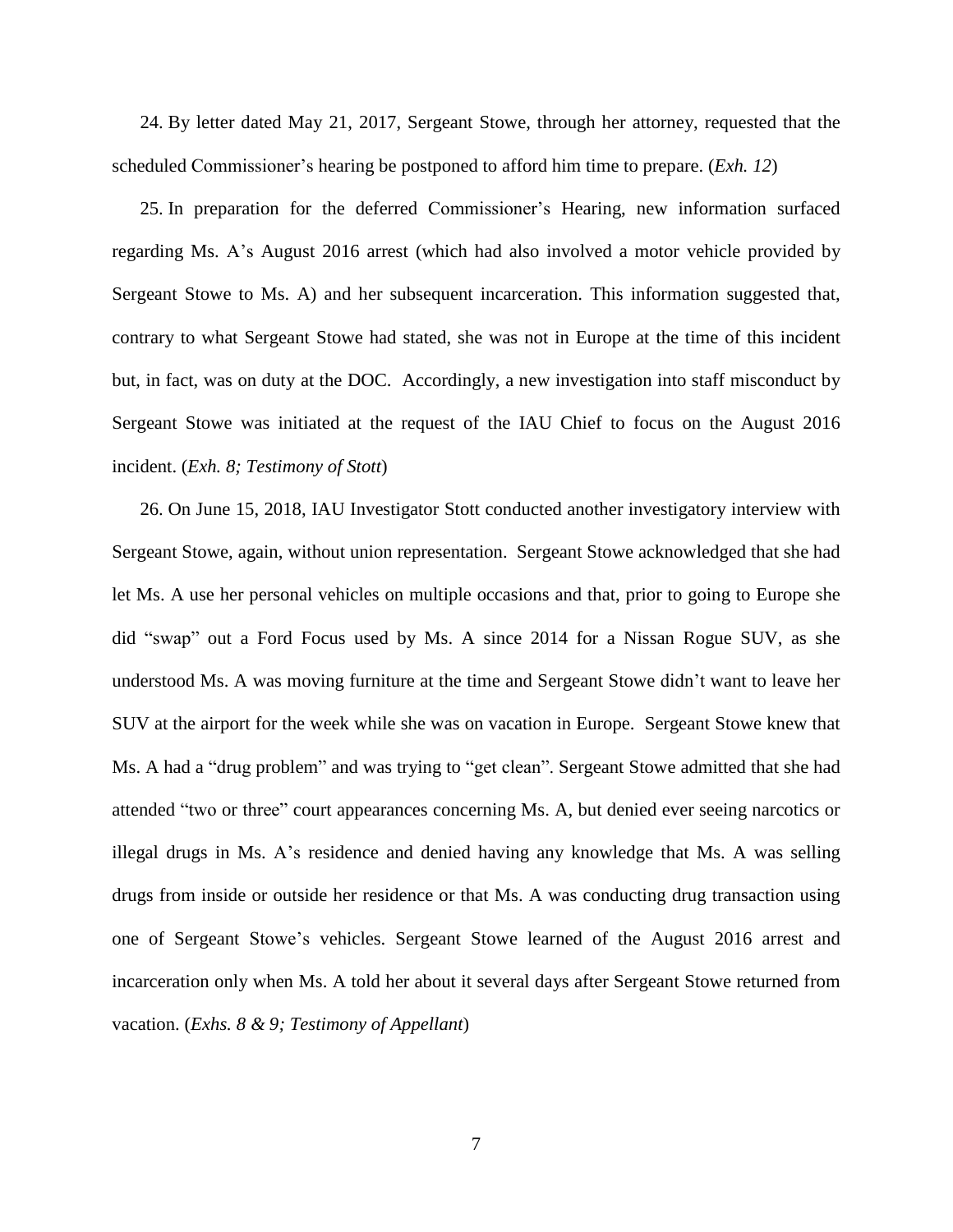27. Further research confirmed that, although Sergeant Stowe's attendance calendar indicated that she was on duty from August 4, 2016 through August 6, 2016, the DOC shift rosters showed that she was "off on a swap" with another officer. (*Exh. 8*)

28. IAU Investigator Stott completed the second investigation on June 28, 2018. He concluded that the allegation that Sergeant Stowe was untruthful about her being off duty from July 31, 2016 through August 5, 2016 was unfounded, but also concluded that she continued to be less than truthful about her knowledge of Ms. A's incarcerations and illicit activities. (*Exh. 8; Testimony of Stott*)

29. By letter dated August 22, 2018, Sergeant Stowe was advised that the second investigation into her misconduct had been completed and that the matter was being referred for a Commissioner's Hearing. (*Exh. 8*)

30. By letter dated September 28, 2018, mailed to her home address of record, with a copy to her union representative, Sergeant Stowe was notified that a Commissioner's Hearing would be held before a hearing officer designated by the DOC Commissioner, scheduled for October 10, 2018, on the eight prior particular charges of misconduct contained in the May 15, 2018 notice and the same violations of DOC Rules and Regulations. (*Exh. 4*)

31. The Commissioner's hearing was held, as scheduled, on October 10, 2018. $3$  Sergeant Stowe was represented by counsel who cross-examined the DOC's witness, IAU Investigator Stott. Sergeant Stowe did not testify. The hearing officer filed her findings and conclusions on November 10, 2018, sustaining all alleged charges of misconduct. (*Exhs. 3 & 4*)

 $\overline{a}$ 

<sup>&</sup>lt;sup>3</sup> At the Commission hearing, Sergeant Stowe asserted that she did not receive the September 28, 2018 letter until October 5, 2018, when her union representative provided her a copy. She further asserted that, due to this late notice, she was unable to contact her private attorney until two days before the hearing. (*Testimony of Appellant*) I am not persuaded by the evidence she presented that the DOC's letter was not delivered to her in due course but, even if that had been the case, it would not change any of my conclusions about the merits of the Appellant's claims, procedural or substantive, addressed in this Decision.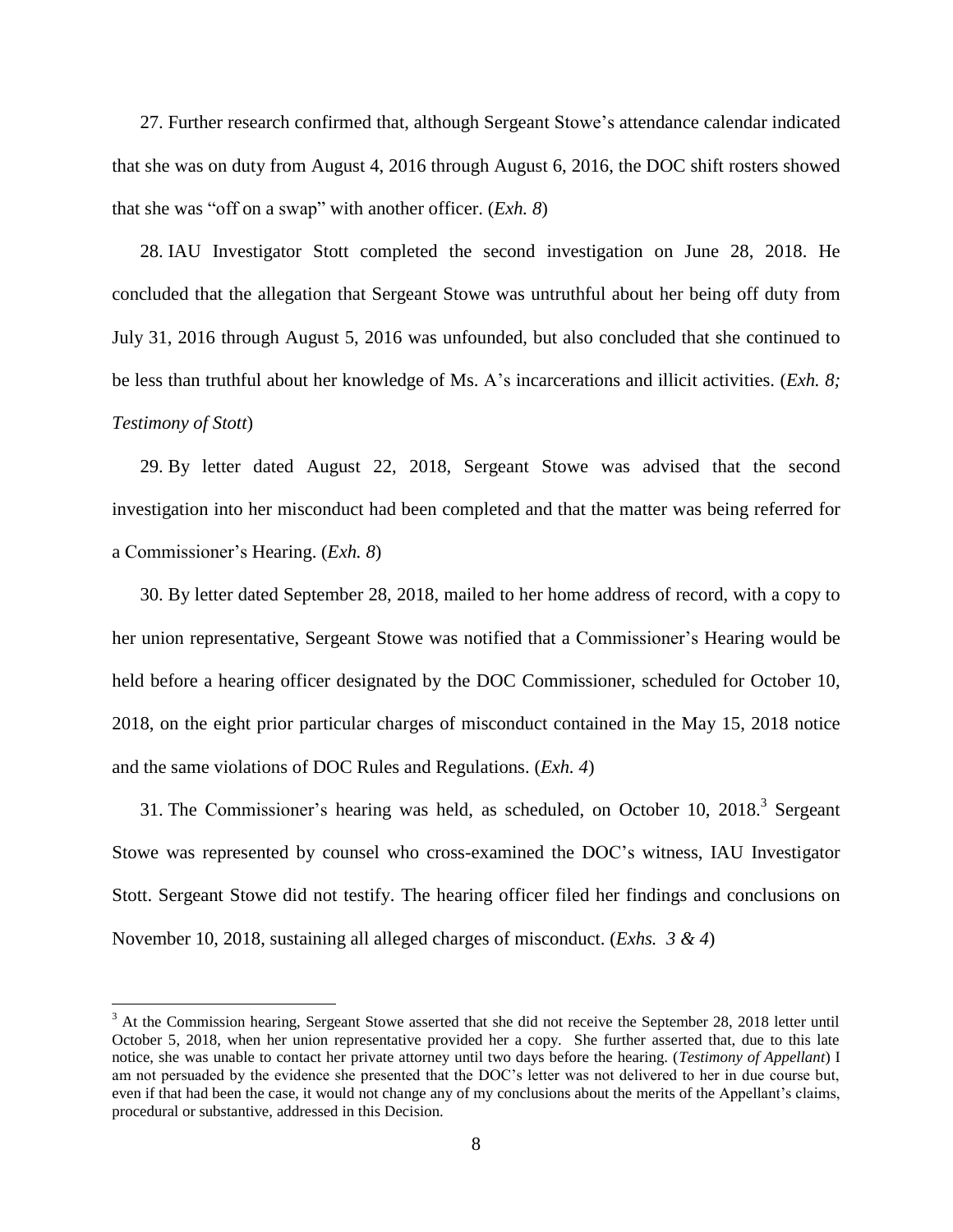32. By letter dated January 17, 2019, hand delivered, DOC Commissioner Thomas Turco

informed Sergeant Stowe that he concurred in the hearing officer's report and sustained all of the

charges of misconduct as stated in the September 28, 2018 notice, finding that her conduct

violated the following DOC Rules and Regulations, which provide, in relevant part:

General Policy I: "Nothing in any part of these rules and regulations shall be construed to relieve an employee . . . from his/her constant obligation to render good judgment and full and prompt obedience to all provisions of law, and to all orders . . . issued by the Commissioner, the respective Superintendents, or by their authority."

Rule 1: "You must remember that you are employed in a disciplined service which requires an oath of office. Each employee contributes to the success of the policies and procedures established for the administration of the Department of Correction and each respective institution. Employees should give dignity to their position and be circumspect in personal relationships regarding the company they keep and the places they frequent."

Rule 8(c): "You must not associate with, accompany, correspond or consort with any inmate or former inmate except for a chance meeting without specific approval of your Superintendent . . . . All other outside inmate contact must be reported to your Superintendent . . . . Treat all inmates impartially, do not grant special privileges to any inmate. Your relations with inmates, their relatives or friends shall be such that you should willingly have them known to employees authorized to make such inquiries. Conversation with inmates visitors shall be limited only to that which is necessary to fulfill your official duties."

Rule  $12(a)$ : "Employees shall exercise constant vigilance and caution in the performance of their duties. You shall not divest yourself of responsibilities through presumption and, must familiarize yourself with assigned tasks and responsibilities including institution and Department of Correction policies and orders."

Rule 19(b): "Effort will be taken to ensure that orders are reasonable and considerate, however, if you disagree with the intent or wording of an order, time permitting, you may be heard and the order withdrawn, amended, or it may stand. Without such prompt action on your part, no excuse will be tolerated that you did not comply with the order because it was faulty, unworkable, or for any other cause."

Rule 19(c): "Since the sphere of activity within an Institution or the Department of Correction may on occasion encompass incidents that require thorough investigation and inquiry, you must respond fully and promptly to any questions or interrogatories relative to the conduct of an inmate, a visitor, another employee or yourself."

Rule 19(d): "It is the duty and responsibility of all Institution and Department of Correction employees to obey these rules and official orders and to ensure they are obeyed by others."

Commissioner Turco imposed a suspension of 30 working days without pay. (Exhs. 1 & 2)

33. This appeal duly ensued. (*Claim of Appeal*)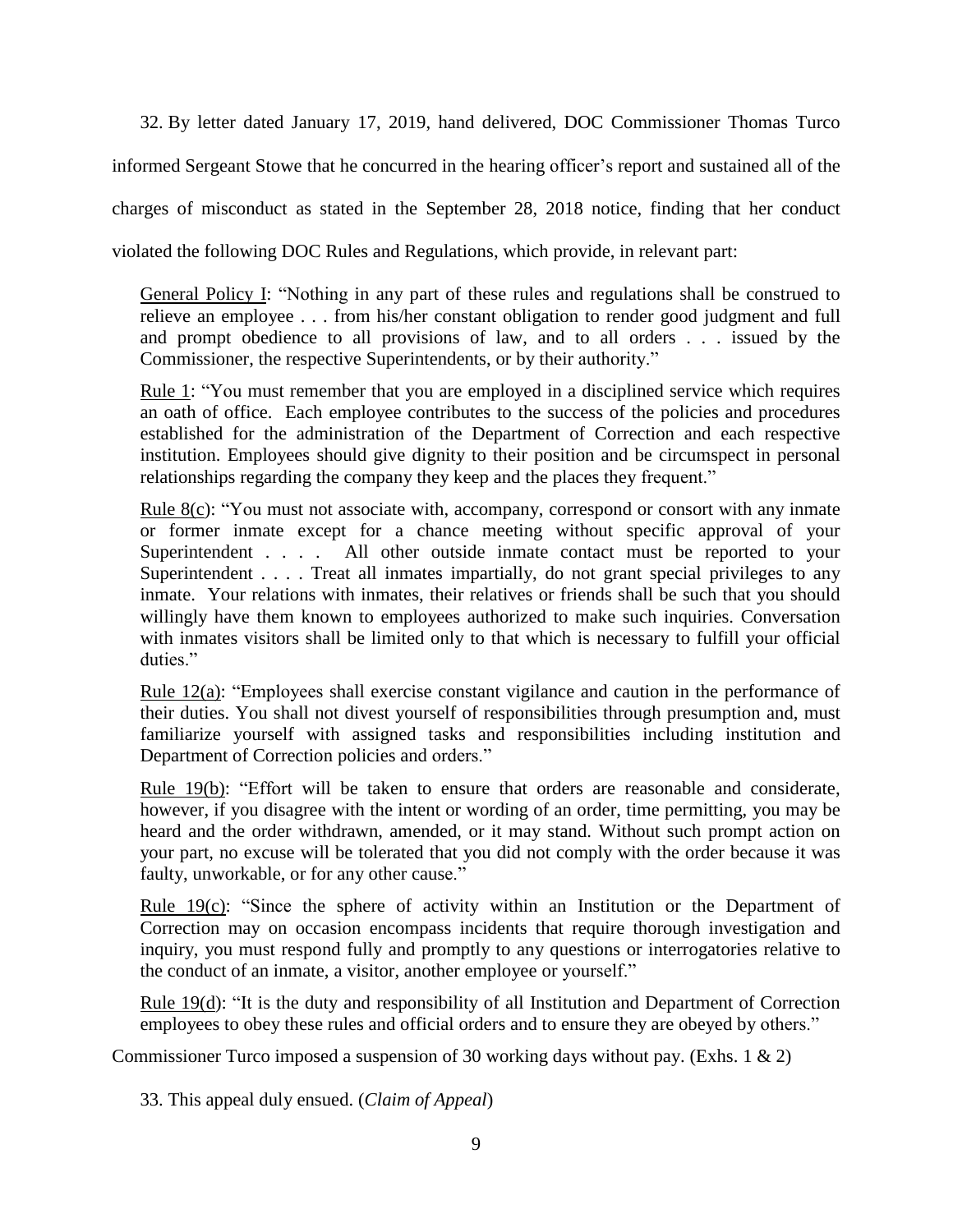### **APPLICABLE LEGAL STANDARD**

 $\overline{a}$ 

G.L.c.31,§41-45 requires that discipline of a tenured civil servant may be imposed only for "just cause" after due notice, hearing (which must occur prior to discipline other than a suspension from the payroll for five days or less) and a written notice of decision that states "fully and specifically the reasons therefore." G.L.c.31,§41. An employee aggrieved by such disciplinary action may appeal to the Commission, pursuant to G.L.c.31,§42 and/or §43, for de novo review by the Commission "for the purpose of finding the facts anew." Town of Falmouth v. Civil Service Comm'n, 447 Mass. 814, 823 (2006) and cases cited.

The Commission's role is to determine "whether the appointing authority has sustained its burden of proving that there was reasonable justification for the action taken by the appointing authority." City of Cambridge v. Civil Service Comm'n, 43 Mass.App.Ct. 300, 304, rev.den., 426 Mass. 1102 (1997). See also Police Dep't of Boston v. Collins, 48 Mass.App.Ct. 411, rev.den., 726 N.E.2d 417 (2000); McIsaac v. Civil Service Comm'n, 38 Mass.App.Ct. 473, 477 (1995); Town of Watertown v. Arria, 16 Mass.App.Ct. 331, rev.den., 390 Mass. 1102 (1983).

An action is "justified" if it is "done upon adequate reasons sufficiently supported by credible evidence<sup>4</sup>, when weighed by an unprejudiced mind; guided by common sense and by correct rules of law." Commissioners of Civil Service v. Municipal Ct., 359 Mass. 211, 214 (1971); City of Cambridge v. Civil Service Comm'n, 43 Mass.App.Ct. 300, 304, rev.den., 426 Mass. 1102 (1997); Selectmen of Wakefield v. Judge of First Dist. Ct., 262 Mass. 477, 482 (1928) See also Mass. Ass'n of Minority Law Enforcement Officers v. Abban, 434 Mass. 256, 264-65 (2001).

 $<sup>4</sup>$  It is within the hearing officer's purview to determine the credibility of live testimony. <u>E.g., Leominster v. Stratton</u>,</sup> 58 Mass.App.Ct. 726, 729 (2003). *See* Embers of Salisbury, Inc. v. 37 Alcoholic Beverages Control Comm'n, 401 Mass. 526, 529 (1988); Doherty v. Ret. Bd. of Medford, 425 Mass. 130, 141 (1997). See also Covell v. Dep't of Social Services, 439 Mass. 766, 787 (2003) (where witnesses gave conflicting testimony, assessment of their relative credibility cannot be made by someone not present at the hearing).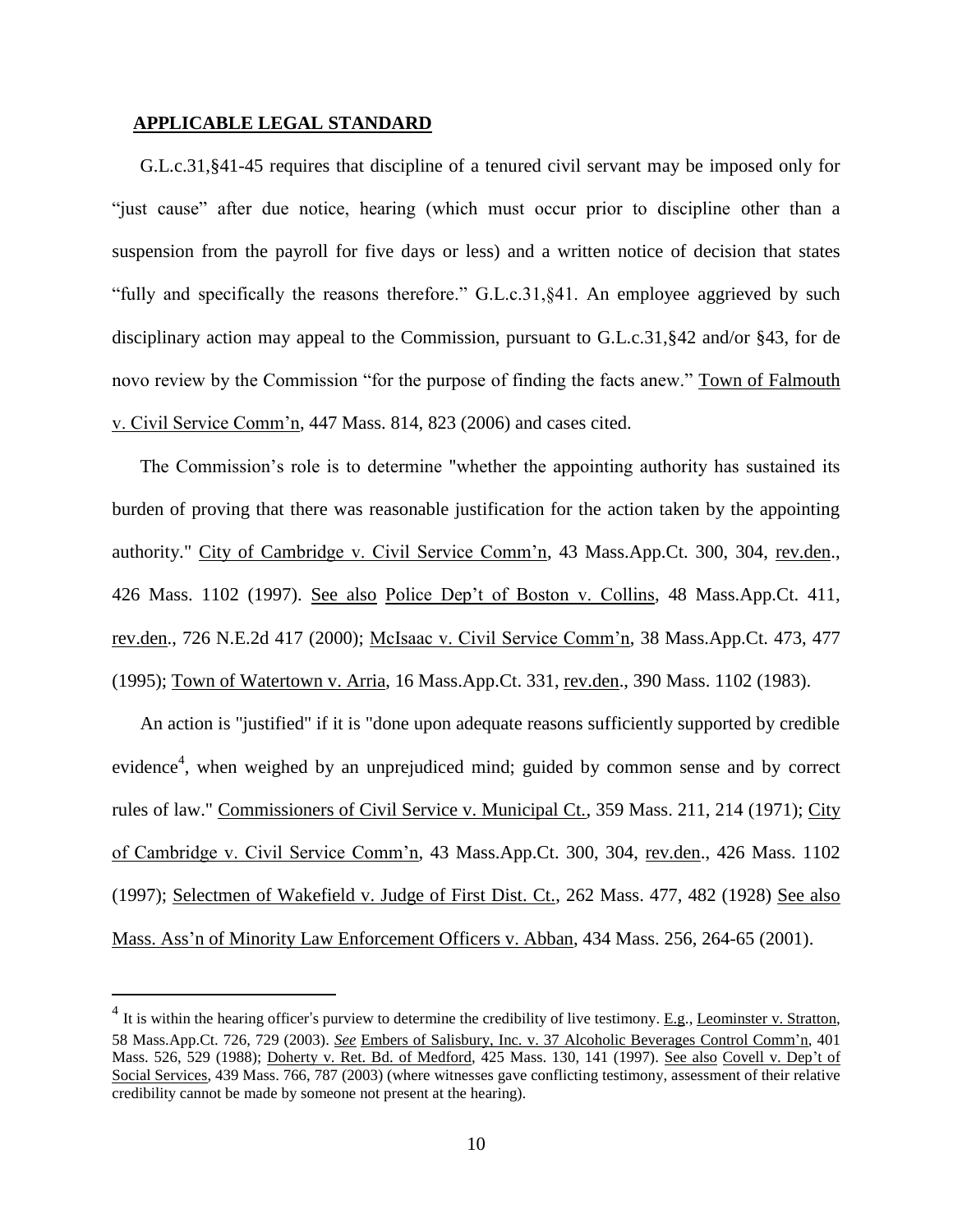The Commission determines justification for discipline by inquiring, "whether the employee has been guilty of substantial misconduct which adversely affects the public interest by impairing the efficiency of public service." School Comm. v. Civil Service Comm'n, 43 Mass.App.Ct. 486, 488, rev.den., 426 Mass. 1104 (1997); Murray v. Second Dist. Ct., 389 Mass. 508, 514 (1983) The Commission is guided by "the principle of uniformity and the 'equitable treatment of similarly situated individuals' [both within and across different appointing authorities]" as well as the "underlying purpose of the civil service system 'to guard against political considerations, favoritism and bias in governmental employment decisions.' " Town of Falmouth v. Civil Service Comm'n, 447 Mass. 814, 823 (2006) and cases cited. It is also a basic tenet of "merit principles" which govern civil service law that discipline must be remedial, not punitive, designed to "correct inadequate performance" and "separating employees whose inadequate performance cannot be corrected." G.L. c.31,§1.

G.L.c.31, Section 43 vests the Commission with "considerable discretion" to affirm, vacate or modify discipline but that discretion is "not without bounds" and requires sound explanation for doing so. See, e.g., Police Comm'r v. Civil Service Comm'n, 39 Mass.App.Ct. 594, 600 (1996) ("The power accorded to the commission to modify penalties must not be confused with the power to impose penalties ab initio . . . accorded the appointing authority") Id., (*emphasis added*). See also Town of Falmouth v. Civil Service Comm'n, 447 Mass. 814, 823 (2006), quoting Watertown v. Arria, 16 Mass.App.Ct. 331, 334 (1983).

#### **ANALYSIS**

The DOC has met its burden to establish just cause for the discipline imposed on Sergeant Stowe for her violation of DOC's Rules and Regulations by her inappropriate contact with Ms. A. while she was incarcerated at MCI-Framingham without DOC approval, as well as her lack of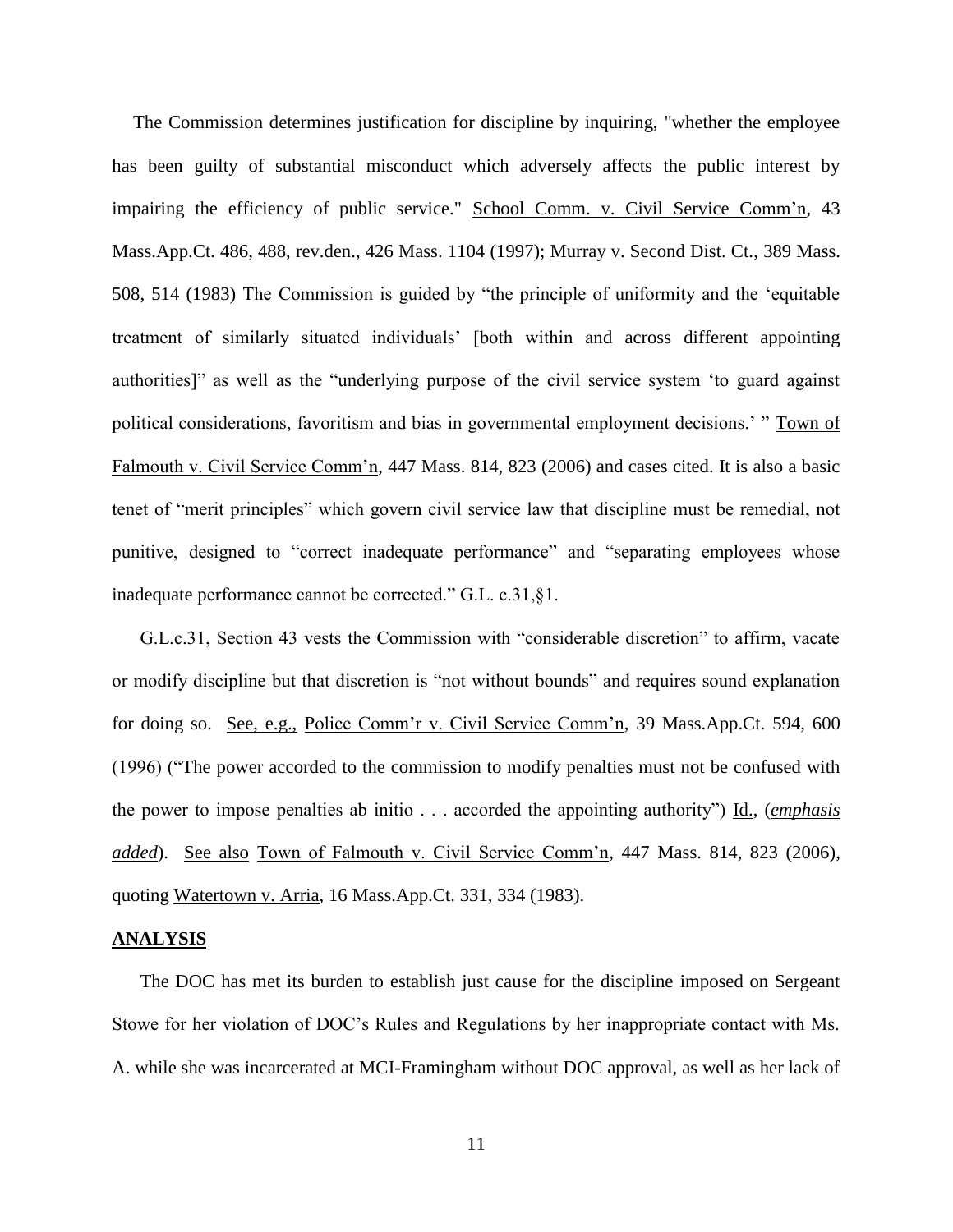candor and good judgment in continuing her outside contacts with Ms. A over a period of years without full disclosure or DOC approval. I find that DOC did not violate Sergeant Stowe's procedural rights and, in particular, that she is not aggrieved by the alleged short notice of the Commissioner's hearing that led to the discipline imposed by Commissioner Turco.

## Procedural Issue

The Appellant argues that she did not receive the required three day's prior notice of the Commissioner's Hearing required by G.L.c.31,§41,¶1, and that violation of her procedural rights requires that the discipline imposed must be overturned. I do not agree.

I am skeptical that Sergeant Stowe did not receive notice of the DOC's notice of hearing dated September 28, 2018 prior to October 5, 2018 as she claimed. Except for her personal assertion to that effect, no evidence to support that contention was offered to corroborate it. Moreover, even if her assertion were true, that means she still received three day's notice of the hearing (Friday Oct. 5 to Wed. Oct 10). Moreover, the specific charges against her remained substantially the same as those alleged charges about which she was fully apprised in May 2018. Sergeant Stowe was ably represented by counsel at the Commissioner's Hearing and at the hearing before this Commission, with an opportunity to present evidence and cross-examine witnesses on both occasions. Accordingly, I find that Sergeant Stowe was not prejudiced or aggrieved by a lack of notice, if any, of the Commissioner's Hearing on October 10, 2018.

#### Just Cause for Discipline.

The preponderance of the evidence established that Sergeant Stowe maintained a close personal relationship with Ms. A over a period of four years. That relationship continued while and after Sergeant Stowe knew that Ms. A had been incarcerated on multiple occasions and had a "drug problem". Sergeant Stowe was a frequent overnight visitor to Ms. A's residence,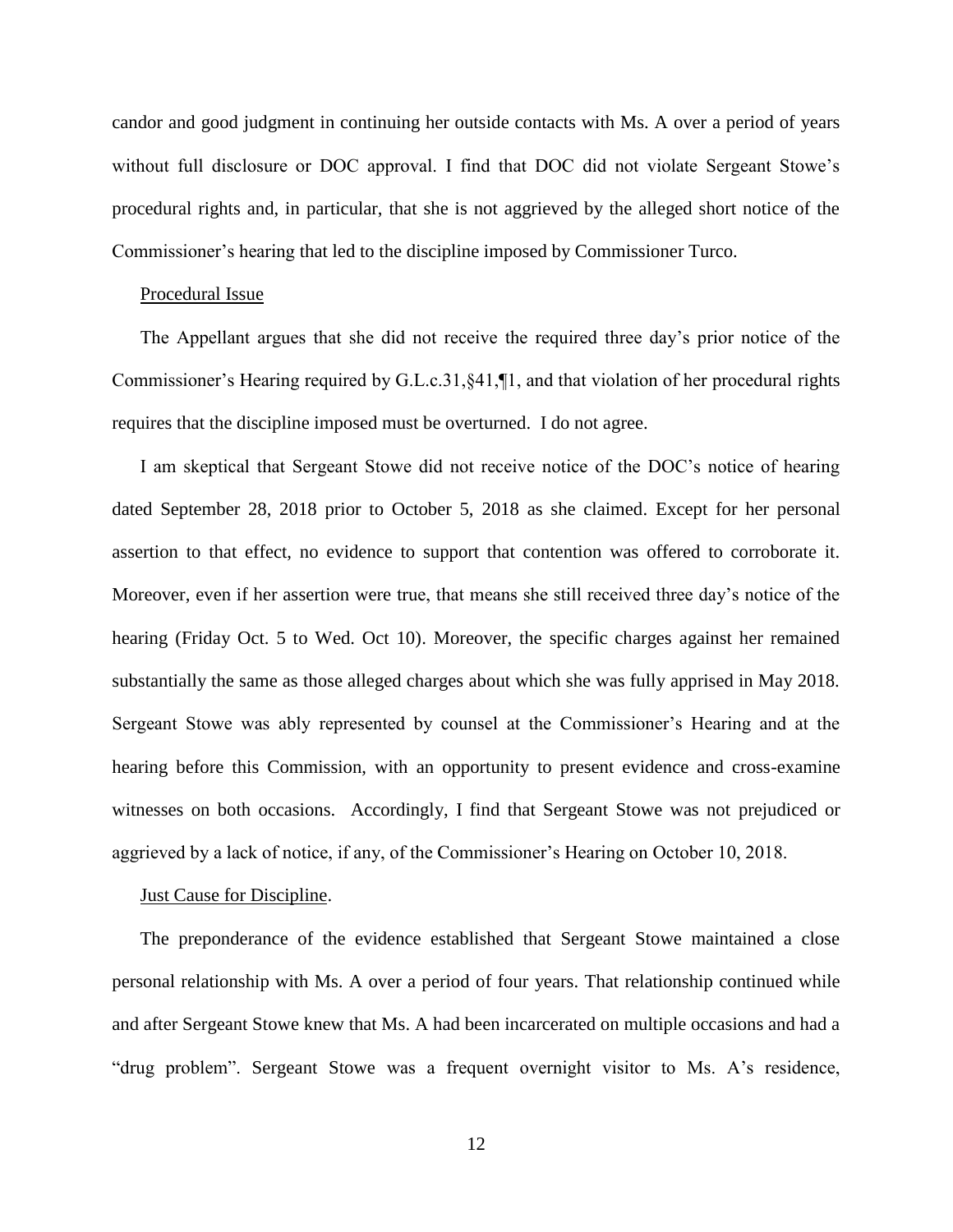frequently provided several motor vehicles to Ms. A for her personal use, and attended "two or three" court hearings involving criminal proceedings against Ms. A. These contacts were not merely "chance meetings" with Ms. A, but expressly fell within the type of contacts that DOC Rules and Regulations required her to disclose and to obtain DOC approval to continue. Yet she did not do so. Sergeant Stowe's poor judgment, undignified and indiscrete behavior in carrying on such a relationship and the failure to inform the DOC about it, alone, represents the type of misconduct that warranted the discipline imposed.

Second, even after Sergeant Stowe was ordered in October 2018 to disclose that she had a close relationship with Ms. A, she was less than forthcoming about the extent and scope of that relationship. Her initial request to remain in contact by "mail, phone and possibly visits" made no mention of her extensive prior contacts and failed to disclose that she had already sent Ms. A money, set up a pre-paid phone account for her to call Sergeant Stowe collect, was providing house-sitting services, and appeared to be engaged in (and intended to and would continue to engage in) substantial activities with mutual friends to take care of Ms. A's legal, personal and financial affairs.

I do not credit Sergeant Stowe's claim that she did not send all of the money orders to Ms. A that DOC records appear to show had been originated, or at least, facilitated by her. She acknowledged that she did send at least two money orders to Ms. A at MCI Framingham (October 21 and Oct 26) before getting approval to have contact (of any kind) with her while she was incarcerated. The preponderance of the evidence established that she sent or, at least facilitated, the other money orders as well, which were provided AFTER her request to maintain contact with Ms. A was denied.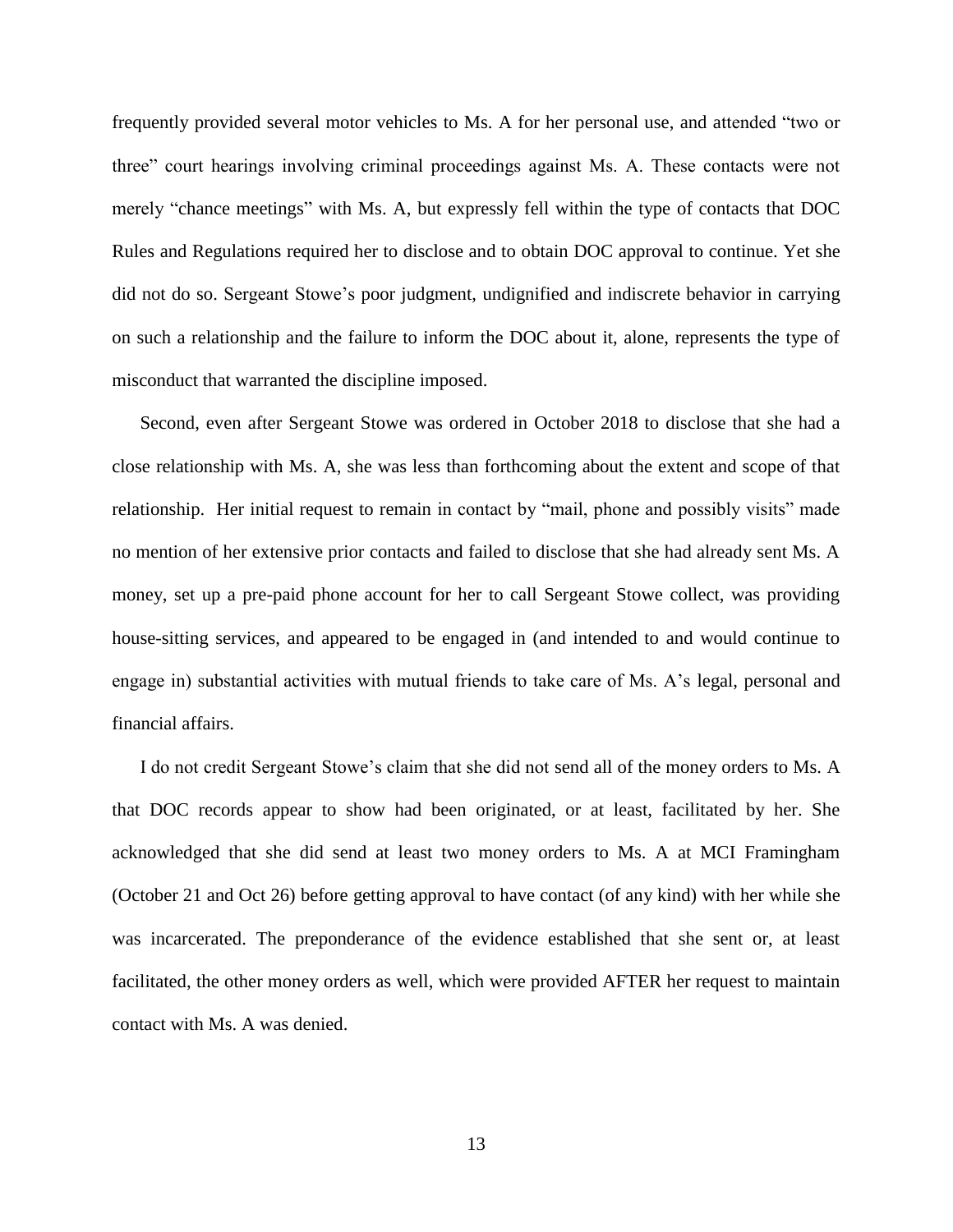Third, I agree with DOC that the requirements of the DOC Rules and Regulations that restrict contact with DOC inmates or former inmates, require discretion in associating with their relatives and friends, and mandate disclosure and prior approval to "associate with, accompany, correspond or consort" with an inmate or former inmate (save for a "chance meeting") does not distinguish between persons incarcerated in "temporary" custody and those held after sentencing. The letter and spirit of the rules and regulations plainly apply to both types of incarceration. Nor do I accept the Appellant's contention that she was entitled to assume that her request for contact with Ms. A would be approved; in fact, DOC Rule 12(a) expressly mandates that an employee may not "divest yourself of responsibility through presumption".

Finally, I have considered whether the Commission should exercise its discretion to modify the discipline imposed. I find no evidence that the DOC acted here out of unlawful bias or disparate treatment of similarly situated employees. My findings do not vary substantially from the findings of the DOC Commissioner. Accordingly, the Commission is not warranted to modify the discipline imposed and the 30 day suspension is sustained.

For these reasons, Appellant's appeal, in Case Nos. D-19-022 is hereby *denied*.

Civil Service Commission \_\_\_\_*/s/ Paul M. Stein*\_\_\_ Paul M. Stein, Commissioner

By vote of the Civil Service Commission (Bowman, Chairman; Camuso, Ittleman, Stein and Tivnan, Commissioners) on March 26, 2020.

Either party may file a motion for reconsideration within ten days of the receipt of this Commission order or decision. Under the pertinent provisions of the Code of Mass. Regulations, 801 CMR 1.01(7)(l), the motion must identify a clerical or mechanical error in this order or decision or a significant factor the Agency or the Presiding Officer may have overlooked in deciding the case. A motion for reconsideration does not toll the statutorily prescribed thirty-day time limit for seeking judicial review of this Commission order or decision.

Under the provisions of G.L c. 31, § 44, any party aggrieved by this Commission order or decision may initiate proceedings for judicial review under G.L. c. 30A, § 14 in the superior court within thirty (30) days after receipt of this order or decision. Commencement of such proceeding shall not, unless specifically ordered by the court, operate as a stay of this Commission order or decision. After initiating proceedings for judicial review in Superior Court, the plaintiff, or his / her attorney, is required to serve a copy of the summons and complaint upon the Boston office of the Attorney General of the Commonwealth, with a copy to the Civil Service Commission, in the time and in the manner prescribed by Mass. R. Civ. P. 4(d)